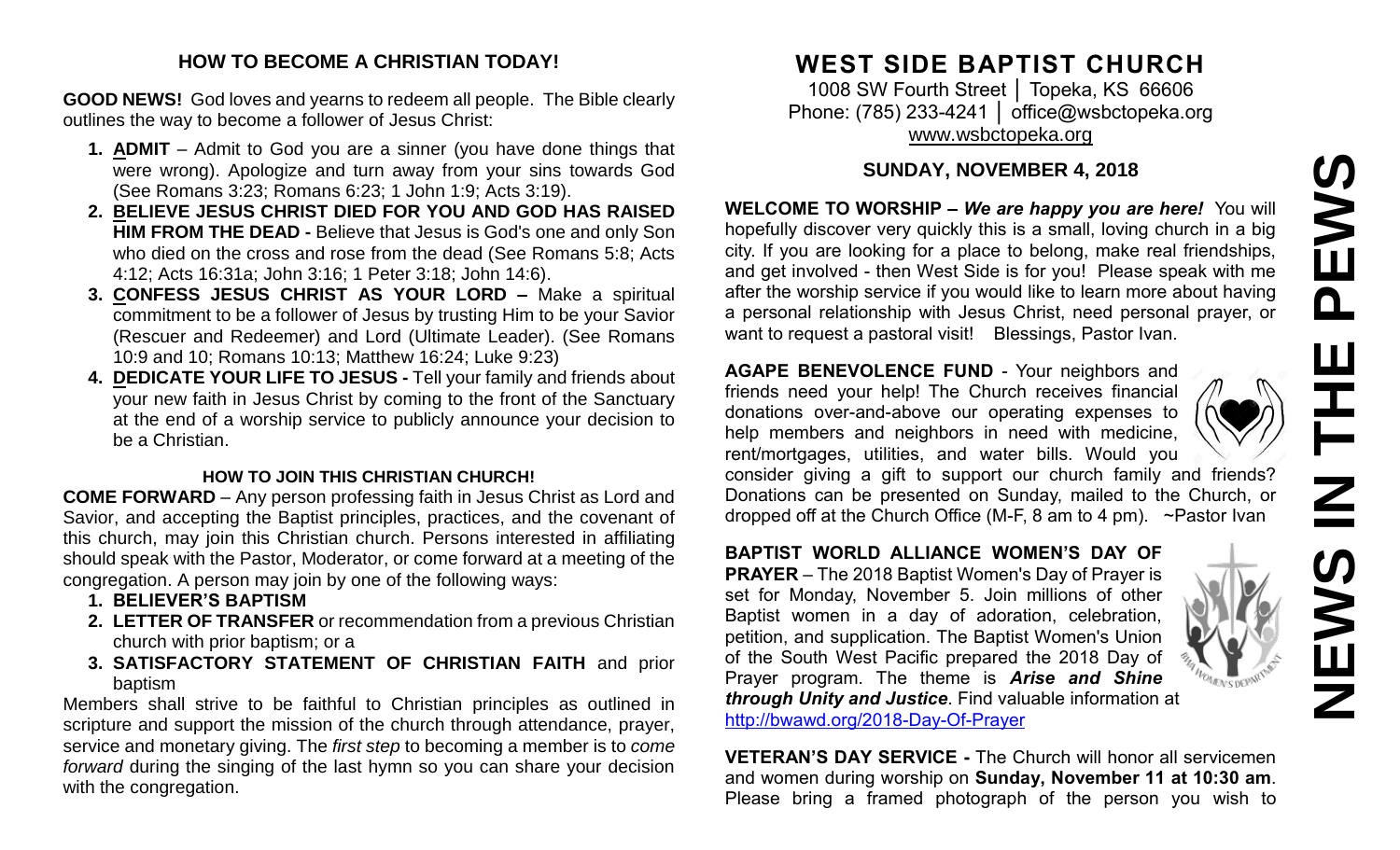acknowledge and remember. We will place them on the Communion Table. See Pastor Ivan for details. The Office will be closed on Monday, November 12 in observance of Veteran's Day.

**BIBLE STUDY -** Come for the one-hour small group study of the biblical book **"BOOK OF ESTHER: GOD SAVES HIS PEOPLE" on Wednesdays at 10:30 am in Holmer Hall**. The Bible study is taught start-to-finish ("Lectio Continua"), no previous experience necessary. Bible studies are free and open to the public.

**CHOIR SEASON HAS BEGUN -** All who enjoy singing and have some available time to spend learning music on *Wednesday from 7:00 to 8:00 pm*, are invited to join the Choir. Contact Janet Nyfeler at (785) 271-9460 or [janetnyfeler@gmail.com.](mailto:janetnyfeler@gmail.com) We will visit about songs coming up and maybe even sing a few.

**STEWARDSHIP LUNCHEON –** Mark your calendars for the annual **Stewardship Celebration Luncheon on Sunday, November 18 at 12:00 pm in the Fellowship Hall.** The Celebration Luncheon is a catered (not a pot-luck) meal on Stewardship Sunday (the Sunday before Thanksgiving). Our Theme will be "Remember." We will celebrate membership anniversaries throughout the new church year (December thru November). See Pastor Ivan for more information.

**MEMBERSHIP CLASSES** – Pastor Ivan will lead a new Membership Class, "**Pathfinders,**" for all interested individuals for six weeks on **Saturday mornings in November (3rd and 17th) and December (1 st , 8 th, 15th , and 22nd) at 11:00 am in Holmer Hall.** See Pastor to register for the class or schedule your baptism on Sunday, December 23, the Sunday before Christmas.





**HANGING OF THE GREENS –** The hanging of the greens will be Sunday, November 25 following worship. Everyone is welcome to stay and help.

## **WEEKLY CALENDAR**

#### **SUNDAY, NOVEMBER 4**

| $8:30$ am         | Breakfast (FH)       |
|-------------------|----------------------|
| $9:15 \text{ am}$ | <b>Sunday School</b> |
| $10:30$ am        | Worship Service (S)  |

#### **MONDAY, NOVEMBER 5**

| $9:00$ am         | Music Committee Meeting (HH) |
|-------------------|------------------------------|
| $9:00 - 11:00$ am | <b>Baby Closet Ministry</b>  |

#### **TUESDAY, NOVEMBER 6**

| $5:30 \text{ pm}$ | Ladies Night Out @ Olive Garden |
|-------------------|---------------------------------|
| $5:30 \text{ pm}$ | Men's Night Out $@$ Chick-Fil-A |
| $6:00 - 9:00$ pm  | Capital City Men's Chorus (FH)  |

### **WEDNESDAY, NOVEMBER 7**

| $10:30$ am        | Bible Study (HH)                          |
|-------------------|-------------------------------------------|
| $3:30 - 5:30$ pm  | Fruit & Vegetable Food Pantry (FH)        |
| $5:00 - 7:00$ pm  | <b>Baby Closet Ministry</b>               |
| $5:30 \text{ pm}$ | WWW Bible Club and Adult Bible Study (HH) |
| $7:00$ pm         | Choir Practice (S)                        |
|                   |                                           |

### **THURSDAY, NOVEMBER 8**

| $1:00 - 3:00$ pm | <b>Baby Closet</b> |
|------------------|--------------------|
|------------------|--------------------|

### **FRIDAY, NOVEMBER 9 Pastor's Day Off**

### **SATURDAY, NOVEMBER 10**

| $11:00$ am | <b>Pathfinders Membership Class</b> |
|------------|-------------------------------------|
| $1:00$ pm  | <b>Worship Team Practice</b>        |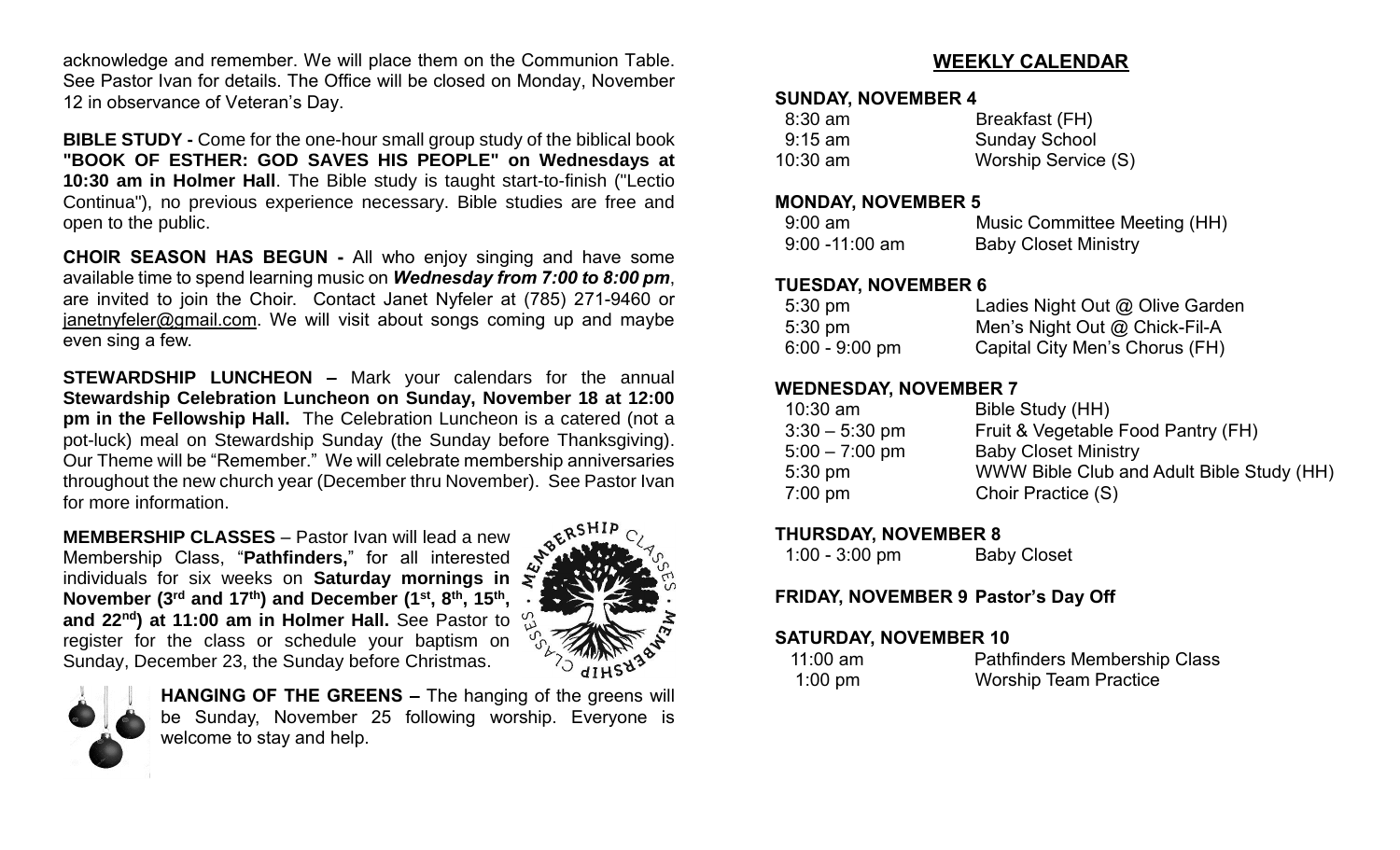# **IN OUR THOUGHTS AND PRAYERS**

Joe Abbey – Praise for a healthy report Al Carpenter – Healing for health concerns Bradley Carpenter – Healing for health concerns Harry and Pat Carpenter – Healing for health concerns Pat Carreno – Healing for Health Concerns (home) Esther Carrier – Healing for health concerns Almira Collier – Healing for health concerns (Colorado) Karen Kirby – Healing for health concerns Ernie Longstaff – Healing for health concerns Judy Longstaff – Healing for health concerns Hilda Lundgren – Healing for health concerns Nancy May – Healing for health concerns Marie Merrifield – Healing for health concerns Rogene Moody – Healing for health concerns Don and Molly Morris – Healing for health concerns moved to Brewster PL Becky Poe – Healing for health concerns Bob Roesler – Interim Minister at FBC of Topeka, starting Feb. 1, 2018 Jill Roesler – Healing for health concerns Keith Springer – Healing for health concerns (Marianne Spano's brother) Lola Zab – Healing for health concerns (Marianne Spano's sister)

General Secretary of the American Baptist Churches – Dr. Lee Spitzer New ABCCR Executive Minister – Rev. Dr. Gregg Hemmen

# **HOMEBOUND & CARE FACILITIES:**

\*June Cunningham – Brewster Place \*Etta Landis –Capital Ridge \*Shirley Dell – \*Mae Martin – Plaza West \*Helen Farrar – Plaza West \*Ken Pasley – Atria Place \*Gerald Haney – \*Theo Penny – Lawrence \*Russ Hunter – \*Edward Perkins – Frazier Hs \*Mary Lou Johnson –Aldersgate \*Juanita Plankinton – \*Alice Kieffer – \*Hazel Smith-Tindall \*Reginald Kirby – Hospice

#### **WWW BIBLE CLUB -** The Christian Education

Committee wants to give our WWW participants the experience of Thanksgiving. We are blessed weekly by their presence and want to share with them the tradition of giving thanks for all God has done for us this year along with feasting together.



Please join us for a celebration of Thanksgiving on Wednesday, November 14 @ 5:30. We have volunteers fixing the turkeys, potatoes, gravy, stuffing, and rolls. **We're inviting the church family to join us for dinner and to help by bringing a salad or dessert to share.** Please join us as we deliciously share a great American tradition.

~ Alice Payne, Coordinator of Christian Ed.

**FRUIT & VEGETABLE FOOD PANTRY –** Free bread, fruits, and vegetables on **Wednesdays from 3:30 pm to 5:30 pm**  or while supplies last. The Fruits & Vegetable Food Pantry will be open on Wednesdays in November (7, 14, 28) from 3:30 pm to 5:30 pm. **There will be no Harvesters Food Pantry on November 21.** All food is available at no cost.



**YOUTH PIE MAKING –** The youth will be baking pies the Saturday before **Thanksgiving, November 17**. They are only baking 20 apple pies this year at \$12.00 each. Please see signup sheet on bulletin board outside the sanctuary.



# **COOLERS – Harvesters is sending WSBC fifty-plus**



**frozen Turkeys to give away for Thanksgiving on Wed. November 14**. The Food Pantry needs to borrow twenty-five coolers (ice-chests) for the Thanksgiving distribution. Please label your cooler/ice-chest and place them in the Fellowship Hall. Coolers will be cleaned and returned to owners on Thursday, November 15. See Pastor for details.

**CHRISTIAN ED –** We usually meet on the third Tuesday, but in November we will be meeting on Tuesday, November 27 at 5:30 pm.

~ Alice Payne, Coordinator of Christian Education